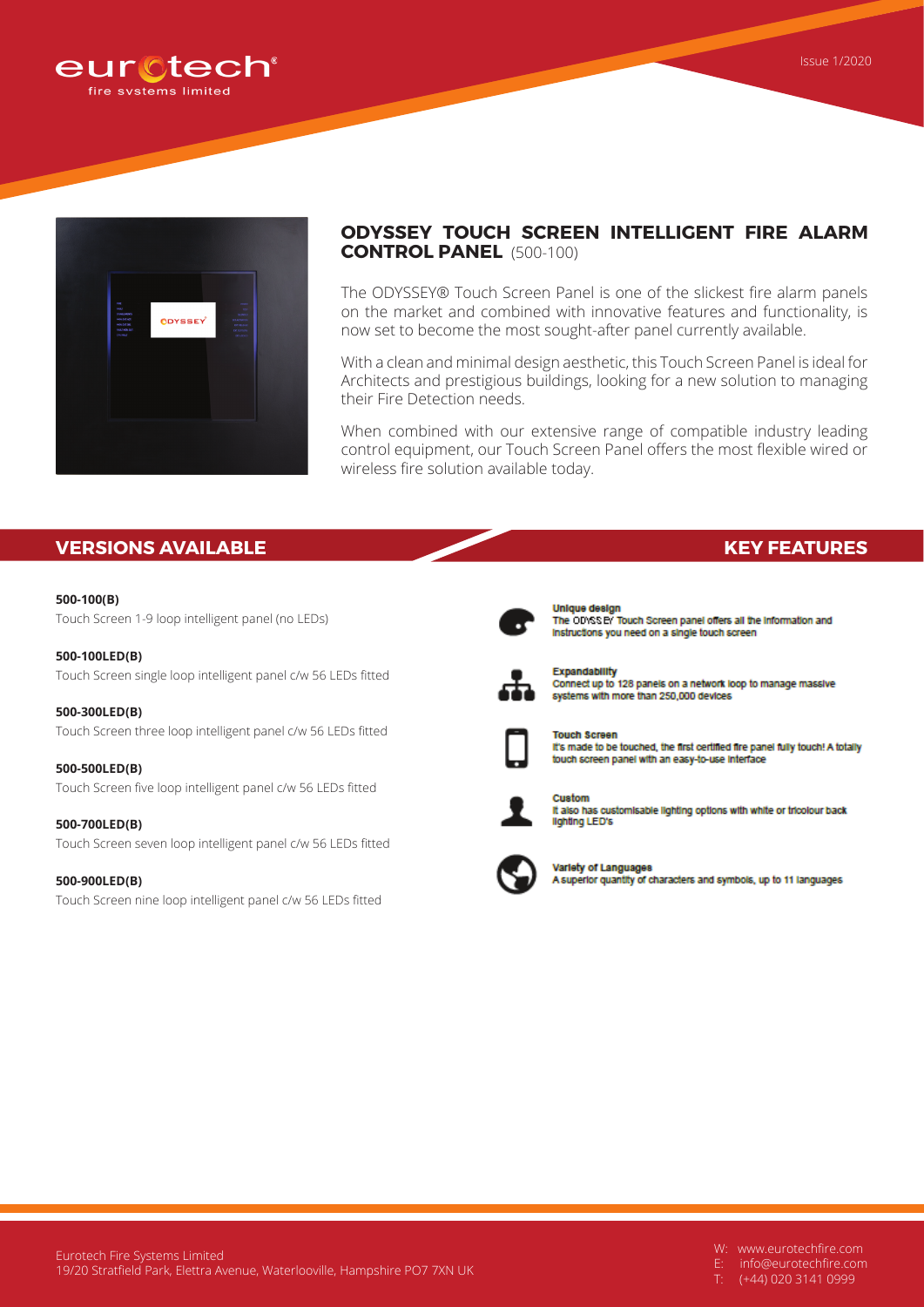

# **FEATURES**

#### 1. End user

For the first time in the fire industry, even the end user can interact with a control panel! End-user has access to their own personal screen at any time, without a password, allowing them to see the events divided by: All, Alarms, Faults, Dates, Loop or by area. Or simply call assistance with a touch!

#### 2. Log in

Once logged on to the system, the end-user, maintenance technician or programmer will gain immediate access to their own user menu. Only the 4-6 keys specifically designed for each user will app ear on the screen! Everything is quick and easy mistakes are virtually impossible! Finally a fire control panel that's easy to understand!

### 3. Operator menu

The ODYSSEY® Touchscreen Panel is a maintenance technicians dream. Traditional fire control panels force you to use conventional mini displays. Often poorly back-lit, with endless menus, perhaps not even in your language, or require you to connect to a PC

#### 4. Diagnostic map

The ODYSSEY® Touchscreen Panel displays the status of the system in a single glance, thanks to its diagnostic map which provides

full information immediately visualising detectors, input/output modules and all wireless devices marked with a "W". The level of dust and consequent inefficiency of a detector is indicated with different colours.

#### 5. Detailed information

By touching the icon of the device, detailed information will appear about the exact percentage of dust, making it easier to plan periodic maintenance. Since dusty detectors are no longer able to detect any smoke, you always need a complete maintenance tool for the entire system at your fingertips.

#### 6. Configuration menu

This panel is also the dream of every installer: it is autoaddressable, with no need for time wasting dip switches or conventional programming devices.







- W: www.eurotechfire.com
- E: info@eurotechfire.com
- (+44) 020 3141 0999